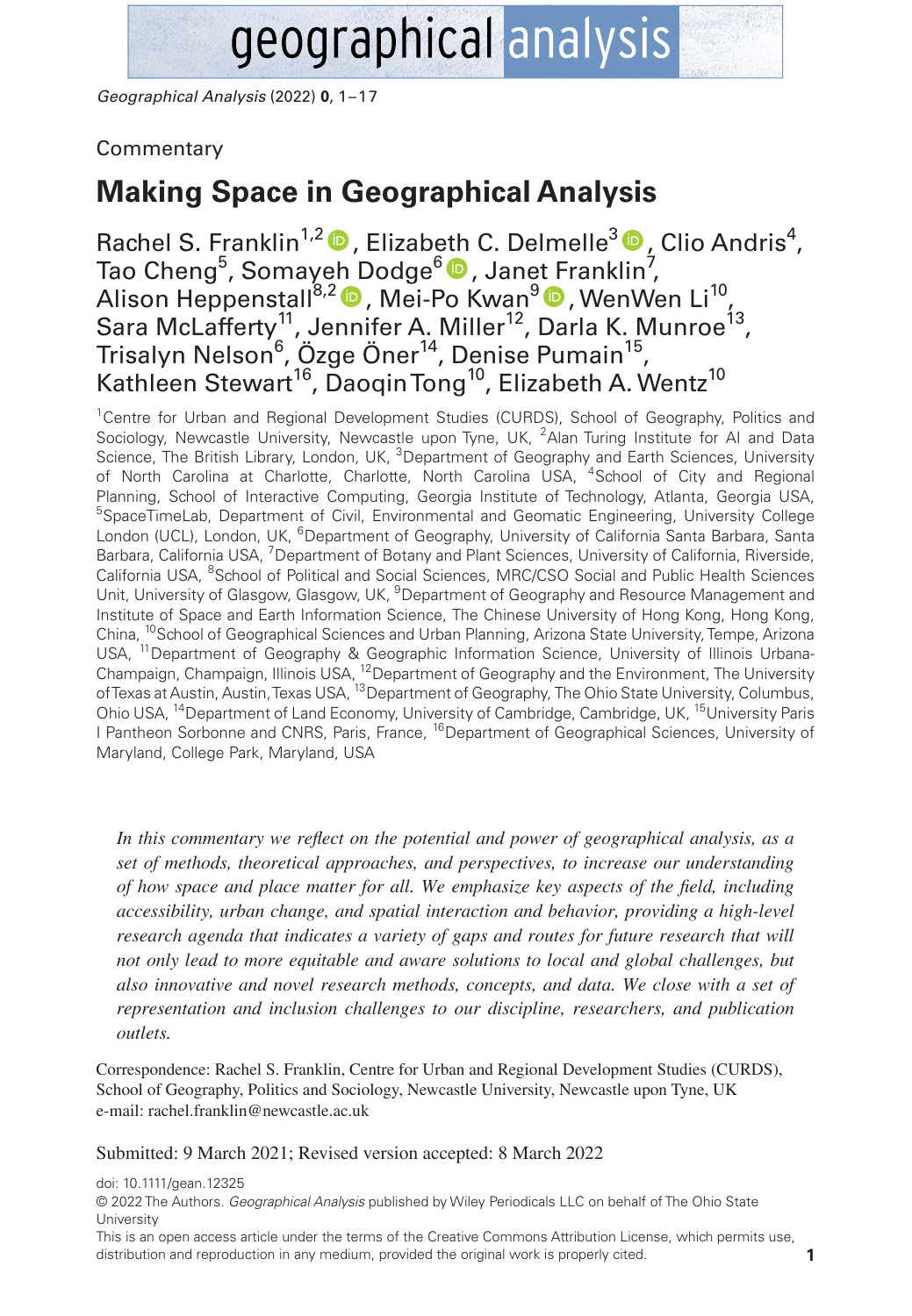# **Introduction**

In the beginning, there was an isotropic plain—a boundless, featureless landscape—inhabited by a uniformly distributed population, all rational actors in possession of perfect information and with exactly the same preferences and needs. From these precepts the world of geographical analysis was born: theoretical frameworks, of course, but also methodological approaches and perspectives that embodied these assumptions. Geography and its cognate disciplines have since matured in their outlook: the landscape is not only *full* of features, but these features, whether physical geography, street networks, the built environment, or heterogeneous neighborhood contexts, are accepted as crucial and predictable determinants and constraints on behaviors, outcomes, and preferences. Where the population is concerned, rationality is no longer presumed and limits to knowledge are often understood as an integral element of decision-making. Entire bodies of literature focus on the nature of non-uniform population distribution. Regarding the preferences and needs of the population, however, the picture is cloudier. Certainly, individuals are not assumed to be uniform in wants, needs, or behaviors, and understanding the drivers of diverse outcomes and preferences has scarcely been ignored.

Nevertheless, the presumption of population homogeneity is in many ways written into our analytical DNA. Differences are something typically controlled for, or measured against a baseline that is, at best, representative of no group whatsoever and, at worst, representative mainly of people with access and power. Representation, or lack thereof, is a problem for our methods, our theory, and especially our capacity to respond to real-world challenges. In this commentary, we take stock of how a more inclusive geographical analysis might look and offer some suggestions for how to get there.

On the one hand, spatial and geographical analyses are ideally placed to contribute to a more inclusive research agenda (and world). These approaches span a range of thematic areas such as transportation, health, environment, urban studies, and demography—with demonstrable connections to spatial and social inequality. Much of the research in these areas is applied and explicitly responds to vexing spatial problems around location, movement, interaction, and intersectionality. Moreover, ever-increasing computational capacity, more rigorous methods, and expanding data availability should lend themselves to the articulated and nuanced requirements of analysis that addresses the particular needs of under-represented and marginalized groups. On the other hand—how else to put it?—many of these challenges are not novel or emerging and still our field has yet to widely embrace the importance and potential of geographical analysis to elucidate and resolve spatial and geographical problems that center these groups and their lived experiences, preferences, and needs.

In the narrow universe of *Geographical Analysis*, just one journal of many in the field of spatial and geographical analysis, research explicitly about women, as just one example, has been rarely published in its 50 years of existence. Based on a search of the journal's website, in well over 1,000 published pieces over the decades, fewer than 100 mention women anywhere in the body of the text. A similar number of articles contain the words "gender" or "female". As might be expected, given the journal's focus, many of these articles focus on migration and residential mobility, accessibility, health, and commuting. If article titles are any indication, although much of the research published in the journal is implicitly gendered, very little is *explicitly* about women and there has been an absence of papers that consider gender to be non-binary. Only two papers contain the word "gender" in the title, by Tkocz and Kristensen (1994), on commuting, and Hoogstra (2012), on employment. Hanson and Kominiak (1997), writing on location and women's labor market outcomes, is the only paper in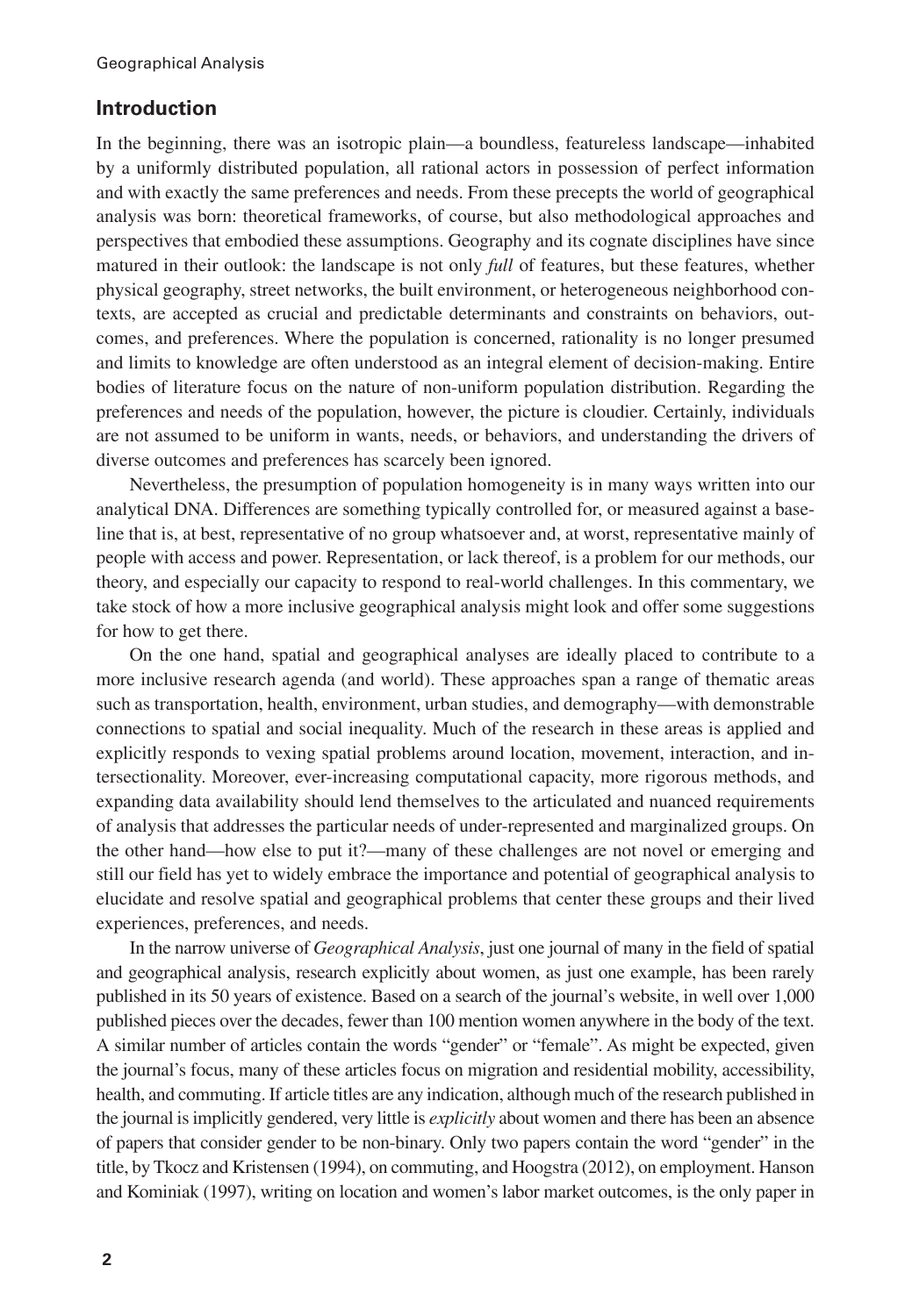50 years that has "women" in the title. Similarly, there is only one paper with "female" in the title, on work and poverty (Kodras and Jones 1994). This is a shame, not only because so many areas of research in geographical analysis are clearly gendered and thus merit attention in their own right, but also because of the enormous research potential that exists, where methodological and technical innovations to address inequity are concerned.

Similar issues have been raised where science and the academic enterprise are concerned (Graves, Kearney, and Barabino 2022) and also within the broader discipline of geography, especially in relation to approaches like spatial analysis (Kwan 2004), and GIS (McLafferty 2005; Pavlovskaya and Martin 2007)—generally from a feminist geography perspective that highlights bigger questions around the social construction of knowledge, how knowledge is produced, and relationships between researcher and the researched (Staeheli and Lawson 1995). In the geographyadjacent discipline of urban planning, gendered, or feminist, planning over the past several decades has emphasized the relevance of gender for both planning theory and practice. Sandercock and Forsyth (1992) enumerate the various spheres in which gender is key, including economic status, location and movement, and communication. Their examples—including childcare locations and public transportation scheduling—resonate in geographical and spatial analysis, as well. Feminist planning also draws attention to women's "right to the city," showing how default research and policy practices elide the needs and preferences of women (Beebeejaun 2017).

In geographical analysis, our claims or assumptions of neutrality and universality in data, methods, models, and applications have hampered our capacity to uncover (analytically and conceptually) the ways in which our research is gendered, age-biased, color-blind, or Global North-centered. This in turn limits our ability to contribute to solutions to challenges that operate at the full range of spatial scales. As Staeheli and Lawson (1995, p. 333), writing in the pages of this journal, stated, "much work in this journal is used for management or planning purposes, but is not conducted with a goal of transforming social relations." What they did not say, however, is that in order for research to contribute to effective management and planning, it must account for a diversity of preferences, behaviors, and needs—and this includes *everyone*. There is also a convincing argument to be made in favor of geographical analysis that emphatically aims to transform both social and spatial relations for the better.

This commentary shines light on ways in which geographical analysis has already contributed to inclusive research and understanding. We also ask where the untapped areas are for fruitful, interesting, innovative, and impactful spatial and geographical analysis. The authors are all established researchers and part of the *Geographical Analysis* editorial team. As a collective, we have identified below what we view as important contributions and constraints, as well as areas of potential research in spatial data, methods, and applications. By laying out this agenda in the pages of *Geographical Analysis* we signal that such research is welcomed at this journal.<sup>1</sup>

The remainder of our commentary is divided into four sections. We first tackle the conundrum of population heterogeneity—*the who*—and what it implies for inclusive geographical analysis. Next, we describe *the what*: how the foundations of geographical analysis, topics such as accessibility and land use modeling, can incorporate inclusivity. Following that, we discuss *the how*. This is not only the central role of data and why representativeness matters, but also the ability of geospatial analysis methods to generate knowledge and insights on activities, behaviors, and perspectives of diverse groups. Finally, we close with *the why*, offering several examples of a more inclusive geographical analysis research agenda, and providing some final conclusions, opportunities, and challenges to the field.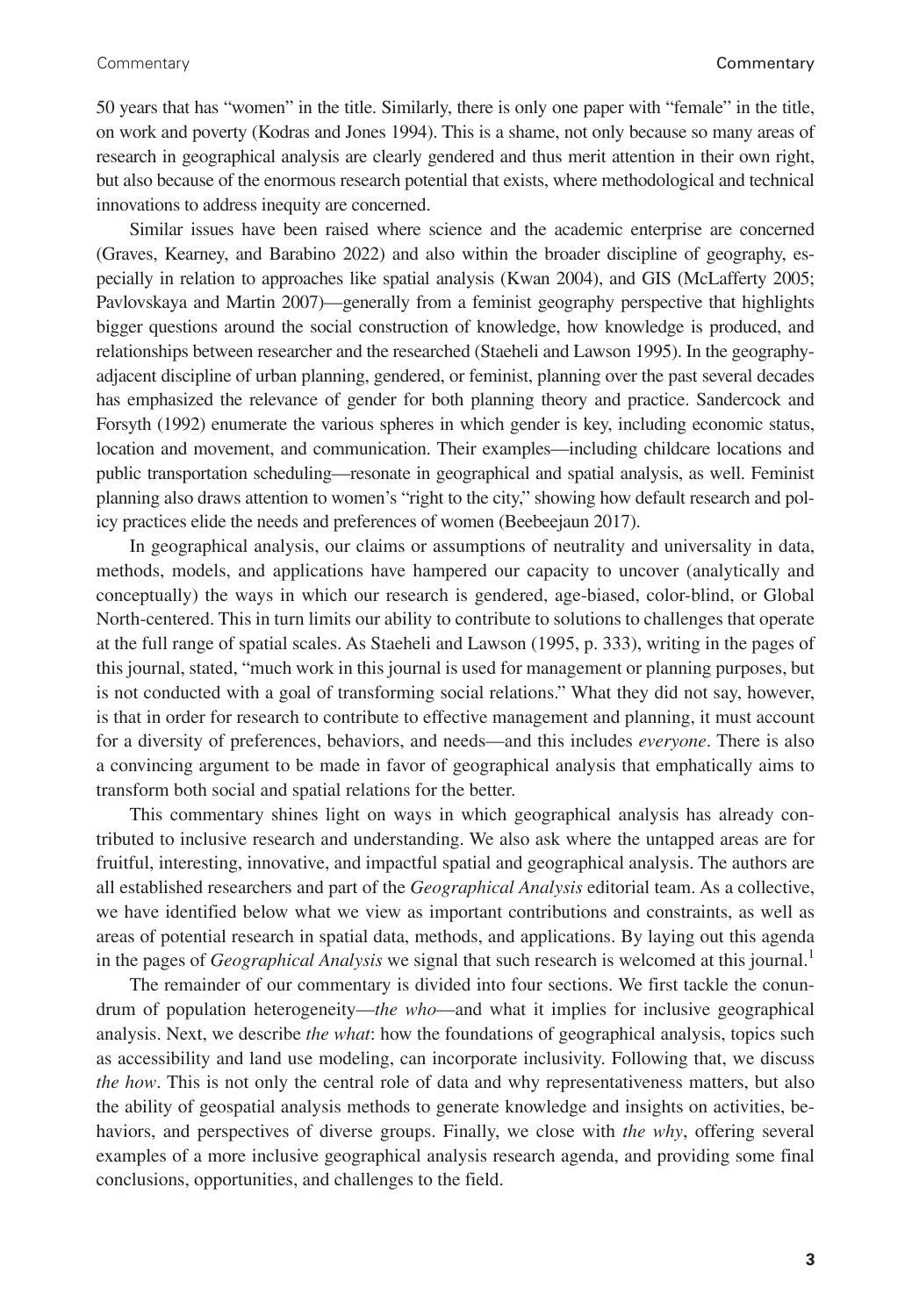# **The who**

The genesis of geographical analysis presumed identical preferences and behaviors of the population. While this assumption is, of course, not a reflection of the real world, sorting out how inclusivity and population are related to geographical analysis is complex. Superficially, adapting to demographic non-uniformity is merely a question of measurement and representation: do data, models, and methods disaggregate by demographic sub-groups? Most demographic characteristics are, however, mutable and socially constructed. Those inhabiting the isotropic plain *choose* how to identify and this identification may change over time. Moreover, as D'Ignazio and Klein (2020) note, "what gets counted counts." There are social choices embedded in the socio-demographic characteristics we choose to measure; simply because we do not measure it, does not mean it does not exist. A good example of the complexity engendered by measuring, "who," is gender identity. In geographical analysis, as discussed above, it can be rare for even a gender binary to be acknowledged. That is, even in a world reduced to only men and women, the women are still often invisible. Our understanding of gender identity and biological sex is rapidly evolving—a gender binary is hopelessly inadequate to capture gendered experiences—and our data and methods inevitably lag. This does not mean we should not aim to keep up.

That is not all, however. Many of our conceptual and theoretical frameworks (to do with, e.g., who migrates and why? How is an efficient route measured? How is space-time accessibility quantified? Who lives where?) are based on universal rules and, imperfectly and shakily, assumptions of what is "normal." This includes, but is not limited to, gender, and encompasses other intersecting, socially defined dimensions such as race, ethnicity, and (dis) ability. To a large extent, our conceptual frameworks remain anchored around traditional household structures and relationships. With changes to timing and preferences of household formation and increasing single-person households and aging adults living independently in many countries, it is worth reassessing our understanding and assumptions around migration, mobility, accessibility, and residential choice, as these have spillover effects on all other aspects of geographical analysis.

# **The what**

Individuals are supported and constrained by the geographical and social contexts in which they are embedded, which can impact their education, health, and economic outcomes (Yabiku et al. 2017; Sturge et al. 2020; Wong and Shaw 2011). These geographic contexts represent the physical locations that a person experiences throughout the days, weeks, and months of their lives. Intuitively, contexts, or activity spaces, are largely defined by the locations of an individual's home, work, schools and shopping destinations, as well as the transportation routes that are used to move between these frequently accessed spaces. Activity spaces vary in size, but documenting their shape and size is expensive (and potentially invasive). Instead, researchers often rely on generalized activity spaces that may be representative of few people's actual, lived experiences. However, research suggests that the character of activity spaces matters—larger spaces support social mobility by providing access to opportunities and social connections. On the other hand, larger and more fragmented activity spaces can also be a burden for those who are most often responsible for both domestic activities and contributing to the family income, and also for those whose personal security and safety concerns may effectively limit activity spaces.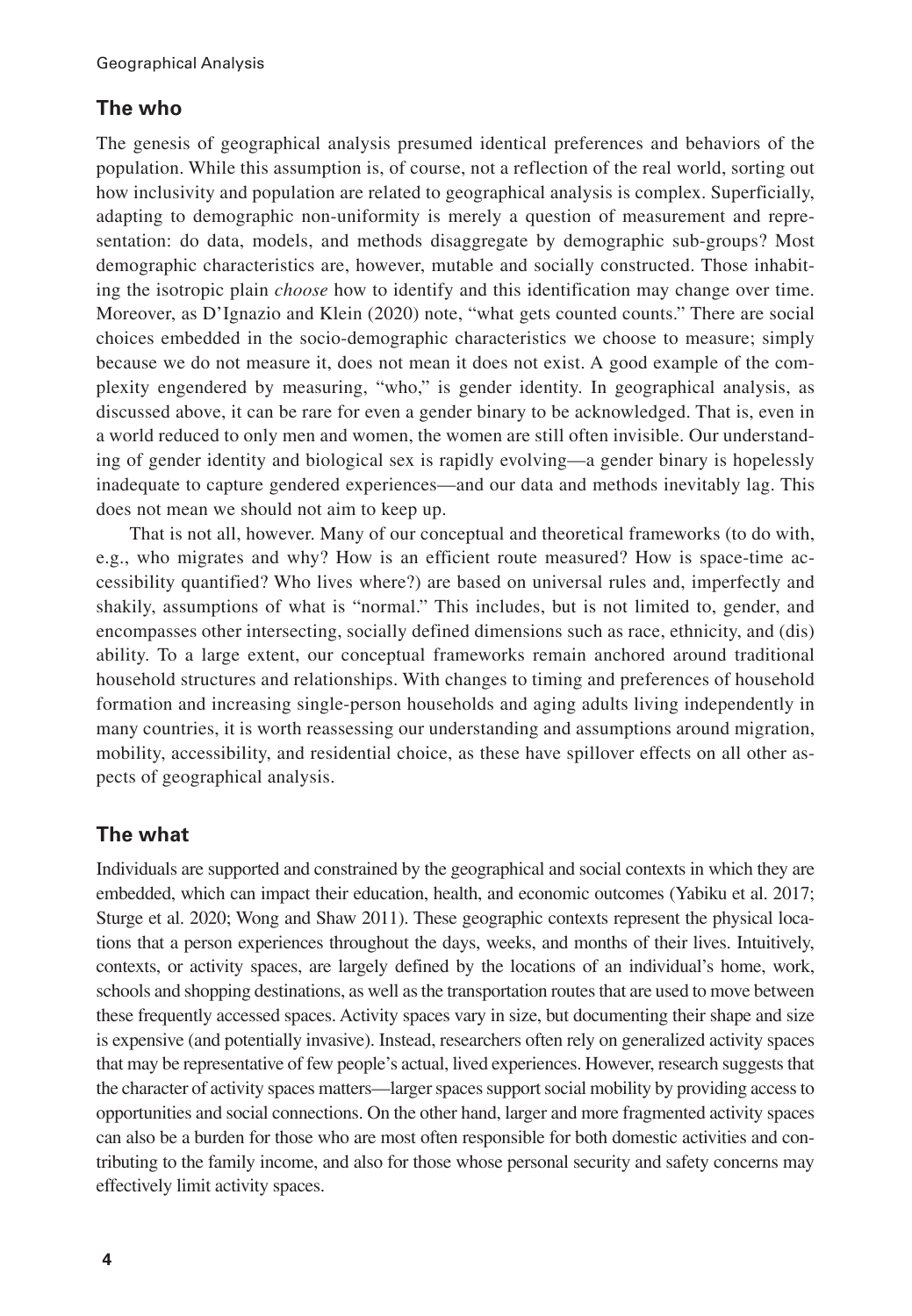Individuals inhabit spaces, but they also interact. Differences across groups in social versus spatiotemporal interactions have been recently identified and could be relevant to a better understanding of how members of various groups interact across space and time. For example, Yang et al. (2016) showed that while both females and males exhibit strong samegender preferences in general, the tendency was stronger for females in a social context, while males had stronger same-gender preferences in a spatial context. As novel technologies such as wearable sensors (see Read et al. 2012) become more ubiquitous, our ability to generate accurate and consistent metrics for quantifying spatiotemporal interactions has increased. This will allow further study to better understand differences in spatiotemporal interactions and how these differences might impact communication, innovation, and other phenomena.

### **The how**

The reality of geographical analysis is that it is dependent on data, conceptual frameworks, and quantitative methods, all of which have the power to exclude, whether by omission or commission.

#### **Data**

The typical data employed in geographical analysis may be more diverse in source, but in fact less demographically representative than traditional survey or administrative data. Geographers make use of a variety of novel data: identifying patterns mined from social media (e.g., Jiang, Ma and Yin 2016); gathering new insights from crowdsourced data (e.g., Nelson et al. 2021); and analyzing mobility from location-based smart-phone apps (e.g., Dodge, 2021) ), and improving quality of life using real-time data from smart city devices (e.g., Li and Batty 2020). We are increasingly able to generate a plethora of data on processes that previously defied measurement. It is an exciting time to be a spatial data scientist!

However, when data are not collected with a representative sample design it is important to consider who is missing. A concern with current trends in big spatial data is that the people missing are *already* underserved and that using these data will reinforce systemic privilege. As an example, crowdsourced tools, such as open street maps (OSM), are most often contributed by people with access to technology and the knowledge needed to use that technology. The perceptions of children, aging adults, people with disabilities, and people with lower socioeconomic status, including more people of color, are not equally represented in many crowdsourcing data sets. Similarly, cell-phone based aggregate mobility indices which have been widely used for measuring the impact of the COVID-19 pandemic and for enhancing epidemiological models and forecasts, as well as policy making, are not fully representative of all population segments (Noi and Rudolph 2022). Using big geographic data sets without careful consideration of who is represented and missing risks reinforcing systematic exclusion and discrimination.

The case of bicycling is illustrative of data sets that underrepresent women, children, and non-white bicyclists (Nelson et al. 2021). It would be easy to use these data and have all the discoveries exclude many of the most underserved road users. Instead, recent research has turned attention to the interesting methodological challenge, and social solution, of correcting biased data when conducting analysis. Addressing issues of bias in data has made for intriguing research questions, including analytical solutions that allow us to use data with high resolution—in space,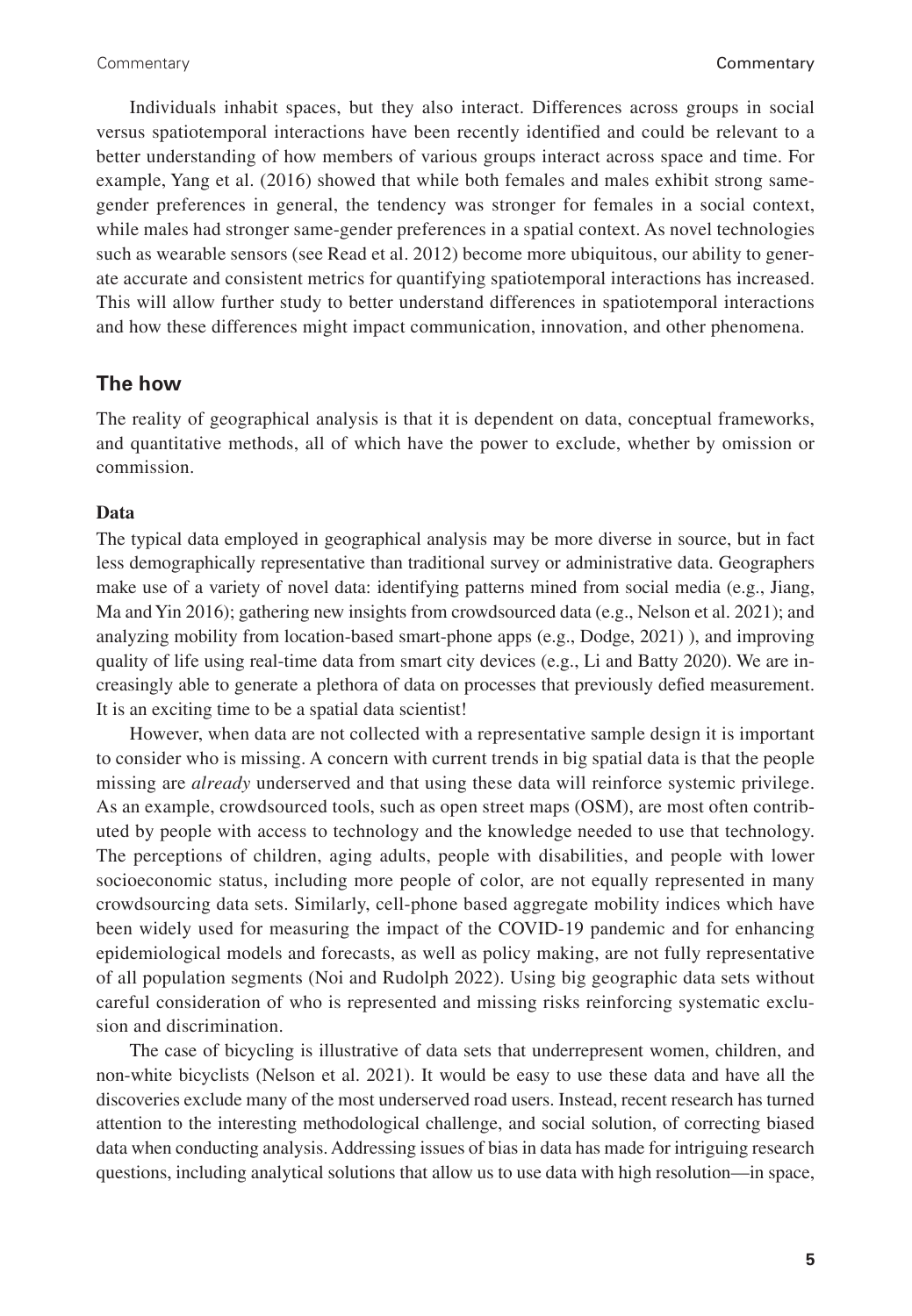time, and attribution of crowdsourced data—by statistically integrating a sample of data that does represent all people (Roy et al. 2019).

The way we represent social livelihoods and social capital in geographic space is also subject to representation considerations. Social capital can be defined as the set of opportunities that result from social relations (Bathelt and Glückler 2005, p. 1547) and geographic social capital (GSC) can roughly be conceptualized as the spatialization of these opportunities (Debertin and Goetz 2013). Social capital surveys have the potential to capture a wider range of voices as they report on frequency of volunteering, trust of neighbors, and activity in attending events and belonging to organizations that yield social, emotional and sometimes monetary benefits. Examples include the Human Development in Chicago Neighborhoods (Earls et al. 2007) and the Social Capital Benchmark Community Survey (Harvard Kennedy School Saguaro Seminar, 2006).

Points of interest (POIs) can also foster social capital, but POIs used in geographic studies tend to emphasize some relationships over others. For instance, a prominent social capital index includes local fitness clubs, golf courses, religious institutions, sports clubs, and bowling alleys (Rupasingha, Goetz, and Freshwater 2006; King et al. 2019)—locations that might be viewed as more important to men than to other groups. Even the title of sociologist Robert Putnam's 2001 requiem for social capital in the U.S., *Bowling Alone,* highlights the loss of the bowling alley—a male-dominated pastime. A key misstep may be in neglecting the household and public spaces as locations for hosting events or community interaction. To improve this potential inequity, GSC studies should consider time use surveys that emphasize social interactions, and note the setting of the social interactions.

As a sub-field we must address the lack of standard approaches in GIS and spatial analysis for documenting and correcting data bias. Geographers have a duty to evaluate if the research we do with big data is not just good but also right. When knowledge is created using data that excludes key populations it may do more harm than good. For example, in the bicycling case, we may exacerbate inequities of transportation access if we make decisions using data from people that already have good access (Nelson et al. 2021). Furthermore, as geographical analysis increasingly incorporates artificial intelligence (AI) methods, more transparent, trustworthy, and open datasets and GeoAI models will need to be developed, and cohesive collaborations between AI experts and domain experts will need to be fostered to objectively evaluate and test these models (Li 2020).

#### **Frameworks**

The "bread and butter" of geographical analysis—where theory and method meet—is epitomized by accessibility and activity space (or context) research. Although spatial analysis extends well beyond the confines of these two areas, both serve as representative examples for how a more inclusive approach might generate interesting, novel findings while also increasing our understanding of the world.

There is no clear consensus on how to define activity spaces. Common approaches include buffered areas around specific locations and travel routes, kernel density, standard deviation ellipses, and Delaunay triangulation to encompass all spaces (Sherman et al. 2005). All approaches have advantages and disadvantages in the ways in which space is represented and therefore interpreted. Underestimating activity space can imply simple travel patterns or low mobility, while overestimating could imply that individuals and groups of individuals have more access to amenities and opportunities than they actually do in reality (Wong 2018). Furthermore, there is no clear method to provide attribute information within activity spaces. For example, the mode of transportation connecting destinations could provide opportunities or challenges depending on the broader context.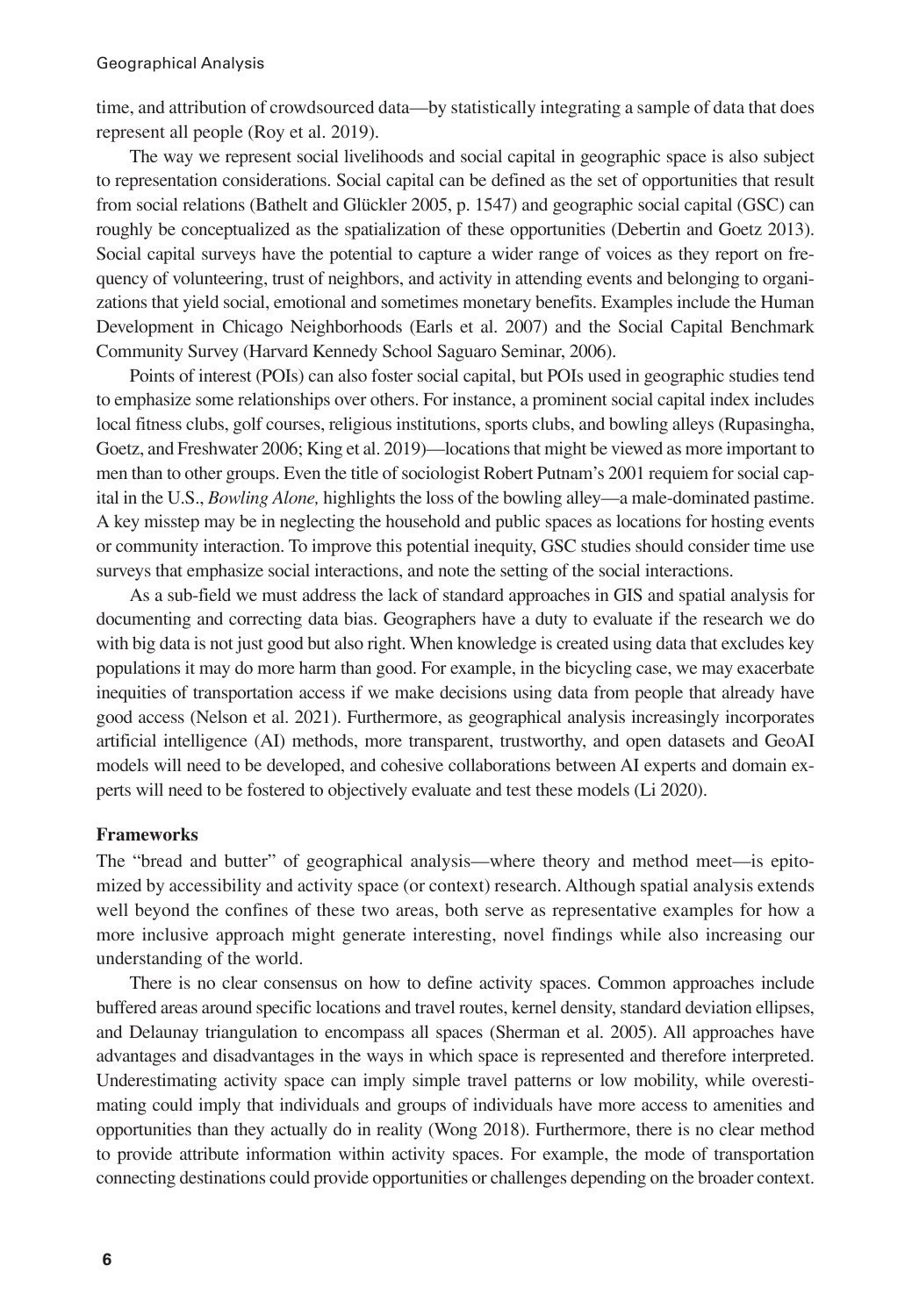For its part, accessibility has long been a major research area in geography, transportation research, and urban planning. However, conventional placed-based accessibility measures have limitations that render them particularly unsuitable for capturing sub-group differences. For instance, these measures evaluate accessibility based on a single reference location such as a person's home location or residential neighborhood, ignoring that many trips that contribute to individual accessibility are made in the context of the sequential unfolding of the person's daily activities and trips. Further, placed-based measures do not take into account the effect of space-time constraints which may render many opportunities unreachable. This is especially problematic for individuals who face restrictive space-time constraints due to activities whose location or timing cannot be changed easily (Kwan 2000). Previous research (e.g., Kwan 1998) has found that all conventional measures of accessibility suffer from an inherent bias because they ignore the space-time complexities of people's daily activities and trips and the role of space-time constraints. These results have methodological implications for the study of access to jobs and urban opportunities. See, for example, Thomas (2010), who highlights the importance of individual characteristics, as well as transportation mode.

#### **Methods**

Similarly, two contrasting methodological approaches—agent-based modeling and spatial optimization—can help elucidate the risks of applying blanket-level characteristics and preferences to groups in a modeling setting.

Individual-based modeling approaches such as agent-based modeling and microsimulation have grown in popularity over the past twenty years (Heppenstall et al. 2021). Their ability to simulate individuals, alongside their unique characteristics and behaviors, make them a natural metaphor for modeling and understanding the impacts of individual decisions within social and spatial systems (Crooks and Wise 2013; Sturley, Newing, and Heppenstall 2018). The recent COVID-19 pandemic has brought agent-based models to the forefront of the attention of researchers and policymakers alike with several models emerging that purport to simulate COVID-specific scenarios, ranging from transmission risks amongst a population to easing of lockdown restrictions (e.g., Kano et al. 2021). These applications highlight the strength and flexibility of agent-based models to create and represent heterogeneous populations. And when combined with high performance computing, simulation platforms can help to distangangle the effects of demographic and environmental components in spatio-temporal trajectories (Cottineau and Chapron 2015; Pumain and Reuillon 2017). With a growing interest and research agenda towards creating "digital twins" of cities, agent-based models are an obvious candidate for representing populations within these models, but do these individualbased models capture and represent all demographics?

Akin to all other models, agent-based models are an abstraction of reality. The individuals and rules within an agent-based model are created through a mixture of data analysis, insight from the literature, and expert knowledge. A key assumption, however, is that our data are representative of all individuals within the model. For example, Kano et al. (2021) created an agent-based model to explore the impact of COVID on economic activities; the agents, however, are created as equal each agent represents a household, and they have equal amounts of money. This uniformity in how individuals are treated is typical of many agent-based models; they fail to capitalize on existing, available data sources to improve upon these basic assumptions. As demonstrated elsewhere in this commentary, there is a wealth of information and data that capture population diversity that can be embedded within these models, but to date they remain largely absent. If approaches such as agentbased models are to be used to represent and simulate individuals and their behaviors in models that create and tailor policy, ensuring equitable representation must be a priority.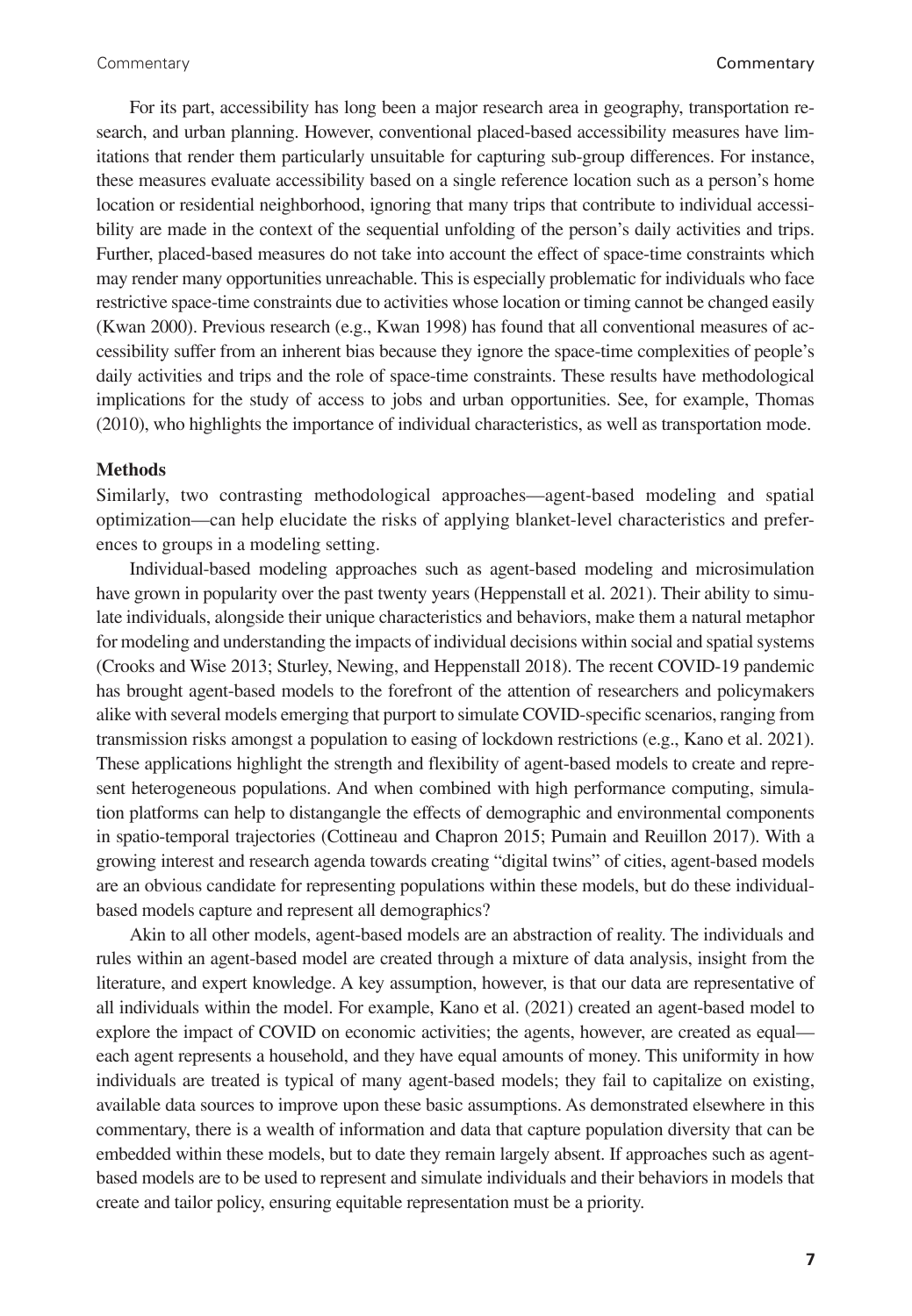Spatial optimization concerns the identification of the best strategies to arrange entities, resources, or goods in space in order to achieve a single or multiple goals (Tong and Murray 2012). These techniques have been used to solve a range of real-world problems, including political redistricting, land use planning, service facility placement, and bus route planning. In many spatial optimization models, common goals have been to achieve the maximal benefits/profits (e.g., accessibility to amenities) or minimize the overall cost (e.g., travel distance/ time). When evaluating these goals, the population of interest is often aggregated using census data collection/summary units, such as U.S. Census block groups and tracts. This can be problematic as benefits/costs evaluation may vary among individuals based on their sociodemographic characteristics.

As an example, when constructing a spatial optimization model to site public infrastructure such as libraries, the goal is often to maximize the accessibility of the libraries to residents in an area. Accessibility maximization is often achieved by minimizing the overall travel distance to the nearest library. However, considering that activity spaces may vary substantially among individuals, the library with the least travel distance, or time from home, may not represent the most accessible one. For example, a more convenient library might be on the way to another travel destination according to an individual's daily travel program. A study by Li and Tong (2017) incorporated individual-level activity spaces into the accessibility assessment when alternative service facilities are evaluated for siting. There is a clear need for new spatial optimization models to be developed to address these individual-level differences.

# **The why**

If data are equated with power (Illiadis and Russo 2016)—the power to dictate research agendas, the questions being asked, and the variables included—then the implications of women, individuals of color, and other groups being disproportionately omitted from data sources serves to reinforce and deepen divisions. Similar challenges hold not only where methods and conceptual frameworks are concerned, but also in terms of substantive research areas. Below we highlight a selection of research areas where we see particular potential for an inclusive geographical analytical approach to generate novel insights and knowledge.

#### **Urban change**

With respect to urban change research, new forms of smart human sensor data are correlated with location and income, concentrated in areas receiving the largest amount of attention in the form of capital investment and reinvestment. This skews research towards these areas, as work on gentrification—its causes and consequences—has far exceeded research on the disinvested or neglected urban and suburban places. Single women with children are the most probable group to be displaced when housing prices rise in gentrifying places (Curran 2017), but our research overwhelmingly *ends* at these origins. What about their destinations? What challenges (or opportunities) exist as the most vulnerable are pushed towards the older suburbs with precarious housing structures, disconnected streets, and spatial separation from most urban or newer suburban activities? Quantitatively capturing the experiences of the displaced has long confounded researchers (Easton, Lees and Hubbard 2020) and the convenience of new "big" data sources threatens to push this subject aside as we follow capital, investment, and the data it produces.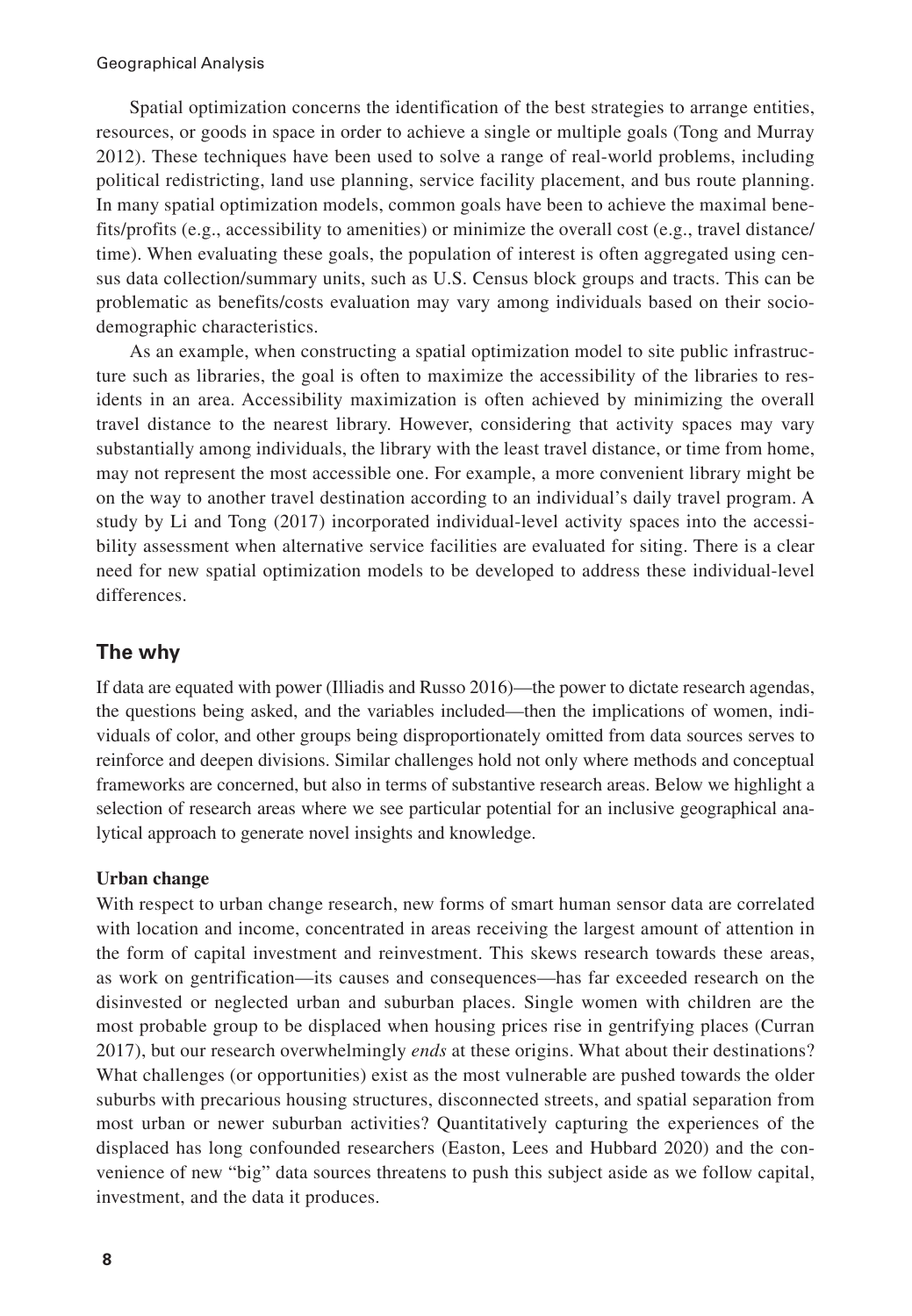A research agenda on urban change that prioritizes issues that affect women and other underrepresented groups most acutely may include: understanding housing challenges faced by the population most likely to face risks of eviction—Black women with at least one child living near the poverty level (Curran 2017); addressing daily activity struggles for two-working-adult households with children in a landscape of segregated land-uses and housing types (or a lack of familyfriendly housing in highly accessible urban spaces) (Moos 2016); and retrofitting older, suburban neighborhoods to meet the needs of their poor and minority residents, especially single-parent females, who increasingly reside in these places (Hanlon and Airgood-Obrycki 2018). These topics, among many others, will require creative solutions to filling in their data gaps, to peek into the shadows of big data so that knowledge may be produced about neglected urban spaces and their residents.

#### **Entrepreneurship**

Today it is widely accepted that entrepreneurship is an essential tool for economic growth and development both in developed and developing parts of the world (Acs and Desai 2008). A significant and established body of literature investigates the determinants of entrepreneurship and self-employment, emphasizing the importance of spatial factors, such as formal and informal local institutions, local labor market conditions and industrial composition, and local infrastructure. A parallel line of literature, on the other hand, looks at the specific conditions related to female entrepreneurship (e.g., Minnitti 2010; Estrin and Mickiewicz 2011; Jennings and Brush 2013). There exists, however, a lack of connection between these two strands of literature even though methodologically they are similar to one another.

The pecuniary and non-pecuniary determinants of entrepreneurship, as well as its economic and well-being consequences, are distinctly different for female entrepreneurs and the same is likely to be true for other groups not typically studied in the entrepreneurship literature. Existing work on the geography of entrepreneurship is quite mature in terms of the empirical designs and methods used. However, unfortunately, when it comes to understanding the role of gender there is a tradition of differentiating between female and male entrepreneurs in a binary fashion in analyses, by only controlling for gender, for example, or in the best case via some multivariate analysis for the female sub-population. There is, however, sufficient evidence that the spatial contextual determinants and consequences of entrepreneurship and self-employment are demonstrably different for women (Abreu, Oner, and Brouwer 2019), which may imply significant flaws with the gender-neutral empirical designs and variable selections. There is ample room in the geographical analysis of entrepreneurship to explicitly consider the group-specific determinants and consequences of entrepreneurship, such as availability of individual and local resources, the importance of networks and other peer-groups (e.g., ethnic enclaves), and potential health and well-being effects associated with entrepreneurship and self-employment.

#### **Equitable mobility and spaces**

Human movement is driven by its need to access resources and its social behavior. Movement patterns are also influenced to various degrees by people's lifestyles, feelings, internal and external conditions across different individuals, and depending on their personal and household circumstances (Dodge 2021). Normally, individuals avoid certain locations, and their movements tend to cluster in their common daily activity space, with the exception of a few Lévy type longer distance trips (González, Hidalgo, and Barabási 2008). However, the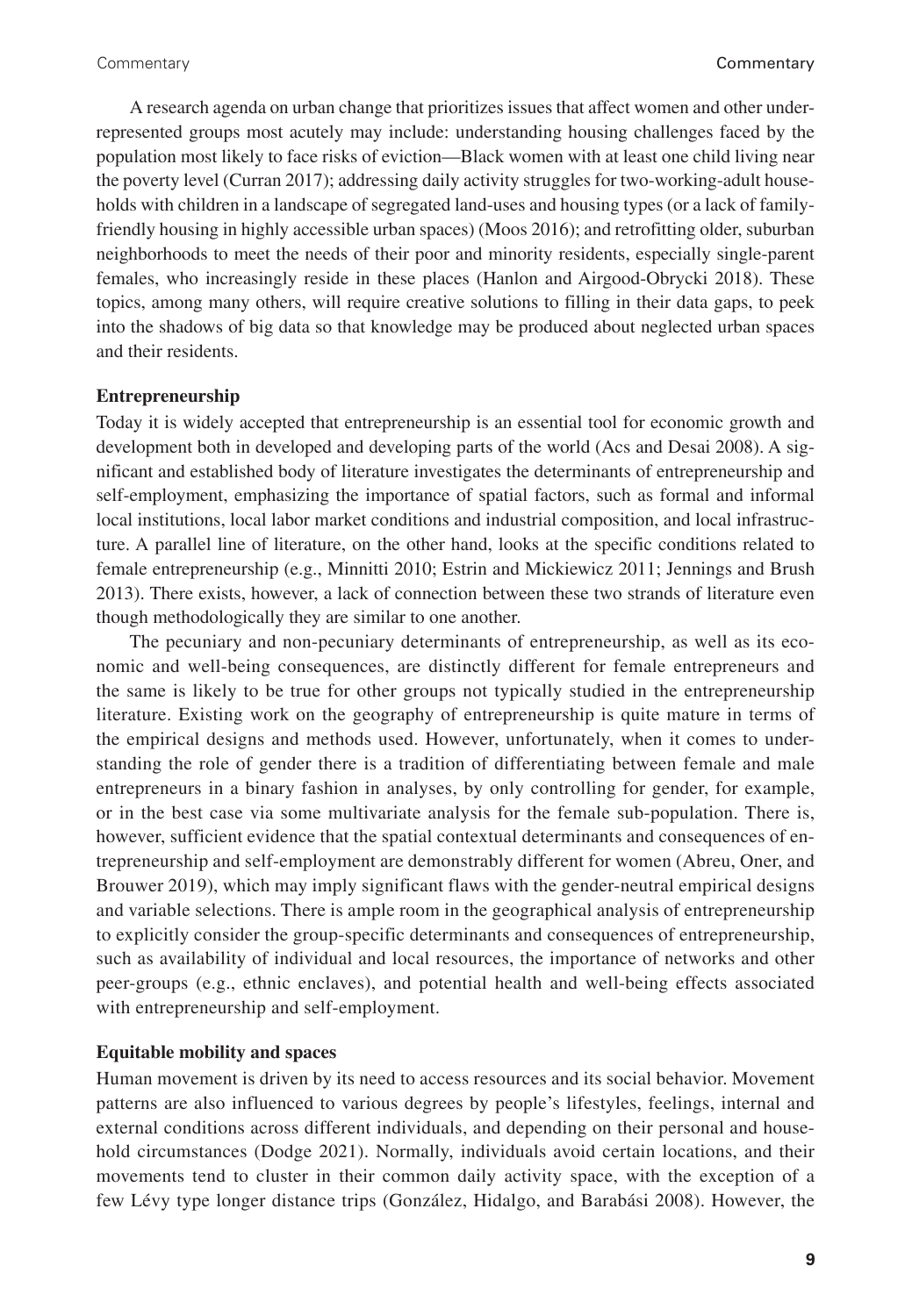"inter-subjective" (Harari 2014) perception of risk in a population segment can also influence their movement decisions (e.g., travel distances, transport modes, time allocation, activities). The desire to access opportunities and resources and the fear of risk caused by, for example, crimes or pandemics can vary for different segments of the population. These can also change in different places and over time. To better understand vulnerable populations and implement more equitable policies for resource allocation, infrastructure planning, and mitigation measures, new models are needed to quantify human behavior by taking these parameters into account.

We define an "equitable space" as a multidimensional, multiscale space-time landscape that represents equal access to opportunity, wellbeing, and spatial and temporal resources, as well as protection from crises or risk exposure for different population segments. This landscape is dynamic in a way that changes in response to normal conditions or a crisis situation such as a pandemic. It is also sensitive to demographic variables and the geographic structure of communities. The fundamental addition to traditional spatiotemporal models of human behavior (Hägerstrand 1970; Miller 1991; Miller, Dodge, and Miller 2019) is that people's perception of risk or demands change their mobility behavior, personal space and time, and their reach of activity locations. The influence of risk perception and various levels of demands on human activity space may also be amplified in the time of crisis.

One way to address existing limitations is through the use of AI-enabled geographical analysis—GeoAI—that enables a powerful, predictive framework capitalizing on a wide range of geo-tagged and time-stamped data. Some state-of-the-art prediction algorithms have been developed to tackle issues specifically oriented toward network-constrained events. These include network-based crime hotspot predictive mapping (Rosser et al. 2017), street-network-based police patrolling algorithms (Chen and Cheng 2018), and a network-based graph deep learning algorithm for sparse events (Zhang and Cheng 2020). These techniques offer some innovative developments for improving equitable utilization of space.

#### **Health and healthcare**

Access to health care is strongly shaped by the spatial contexts in which individuals live, work, move, and interact. Inequalities at home, work, and in other spheres of daily life affect exposure to environmental hazards and benefits, access to services and resources, opportunities for social interaction, and everyday stresses and space-time constraints that in turn influence physical, social, and emotional health and wellbeing. Gender, in particular, plays a critical role in healthcare access: women are often the primary procurers of healthcare for their families, and their access to quality health services, transportation, and health insurance, and their interactions with healthcare providers reflect gender-related constraints and inequalities. Access challenges for the transgender and non-binary communities have also been well documented.

Geographical analysis methods provide essential tools for understanding the dynamic and complex pathways linking an individual's health and spatial contexts. These methods have been widely employed in investigating a range of health issues. However, most of these studies simply consider gender as another predictor variable while neglecting dynamic and gender-specific interactions between spatial contexts and health and healthcare outcomes. The spatiotemporal characteristics of geographic contexts relevant for health differ across people, calling for personbased measures that incorporate gender constraints and disparities (Kwan 2012). Attention to intersectionality is also critically important, as geographic contexts are shaped by interlocking axes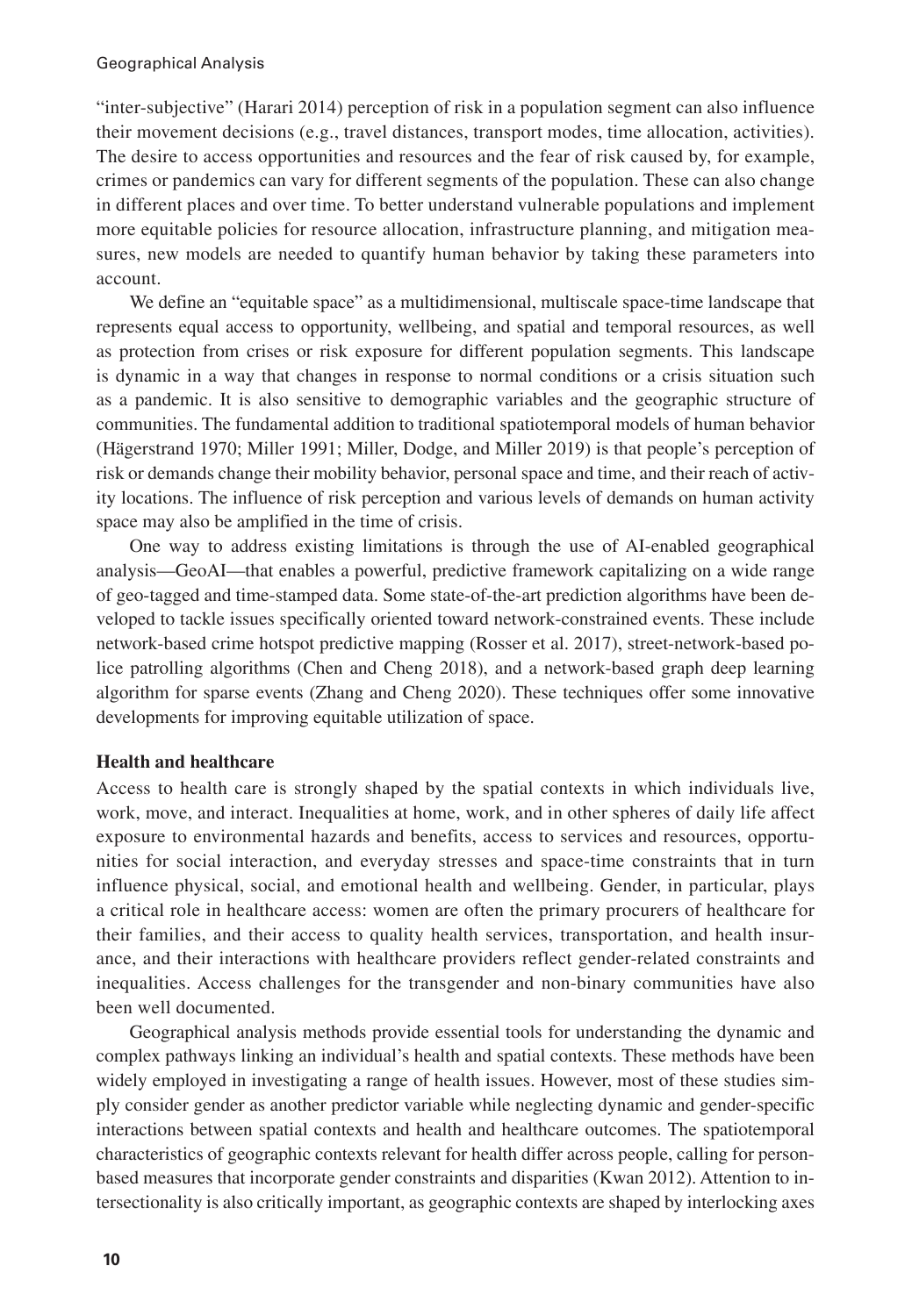of social difference including race, ethnicity, class, and gender. Moreover, geographic analyses rarely address individual-level perceptions and experiences of space that affect stress, mobility, and psychosocial wellbeing. Incorporating these important issues in geographic modeling requires place-specific and context-aware approaches that consider dynamic interactions between people and places (McLafferty 2020).

#### **Mobility and health**

During the time of the COVID-19 pandemic, increased attention has been given to changes in mobility including a major reduction in both local and long-distance travel, as well as the role of mobility in controlling the spread of this highly infectious disease on the one hand (Zhou et al. 2020), or contributing to spread on the other (Chang et al. 2020; Giles et al. 2021). From personal social interactions and daily movements, to movements over larger spatial extents including travel between countries, researchers have examined mobility trends during major events such as the pandemic (Kang et al. 2020; Lee et al. 2020; Fan and Stewart 2021; Kim and Kwan 2021). This holds, of course, not only for COVID-19, but for other infectious diseases, such as malaria, where patterns of movement have been studied particularly with respect to risk of transmission (Sinha et al. 2020; Wesolowski et al. 2012).

The investigation of mobility and its relationship with different factors relating to infectious diseases offers numerous opportunities for research, including a closer analysis of mobility and individual-level characteristics. This could involve, for example, analyzing the movements of women, or other under-represented groups, to understand the impact of a pandemic on their unique mobility characteristics, and whether their patterns of movement leave them vulnerable to exposure to an infectious disease. In analyses of mobility by occupation in regions plagued by infectious disease and drug resistance, such as the case of malaria, the movements of women are often not as clearly captured in models as those of males who work as farmers or forestry workers. In the context of COVID-19, studying changing mobility patterns by gender, age, race, and ethnicity, as well as other variables, would contribute important insights into behaviors and trends during the pandemic as well as possible contributing factors to patterns of infection.

#### **Land use and environmental change**

How geographic entities change over time is fundamental to geographical analysis. Land system science posits land use as the interface between social and environmental systems, and as a central component of sustainability science (Müller and Munroe 2014). Spatial analysis of land systems, strongly informed by land rent and location theory, involves modeling the tradeoffs among competing land uses, like cattle ranching's impact on Amazonian rainforest (Walker, 2014) or promoting mixed-use development in Dhaka, Bangladesh (Sharmin and Haque 2019). Taking gender as an example, recent scholarship in land systems has emphasized that it is a mediating factor in land management, that spatial patterns of land use are not strictly reducible to profit- or utility-maximization assumptions (Turner et al. 2020), and that natural resource use is shaped by social interactions over space and time (Sen and Nagendra 2019). Therefore, to understand pressing environmental problems and drivers of global change, such as transformations at extractive and agrarian frontiers, we must incorporate gender directly into our spatial analyses (de la Vega-Leinert and Schönenberg 2020). Furthermore, a feminist and intersectional spatial imagination (Ducre 2018; Eaves and Al-Hindi 2020) can focus geographical analysis of environmental change, hazards and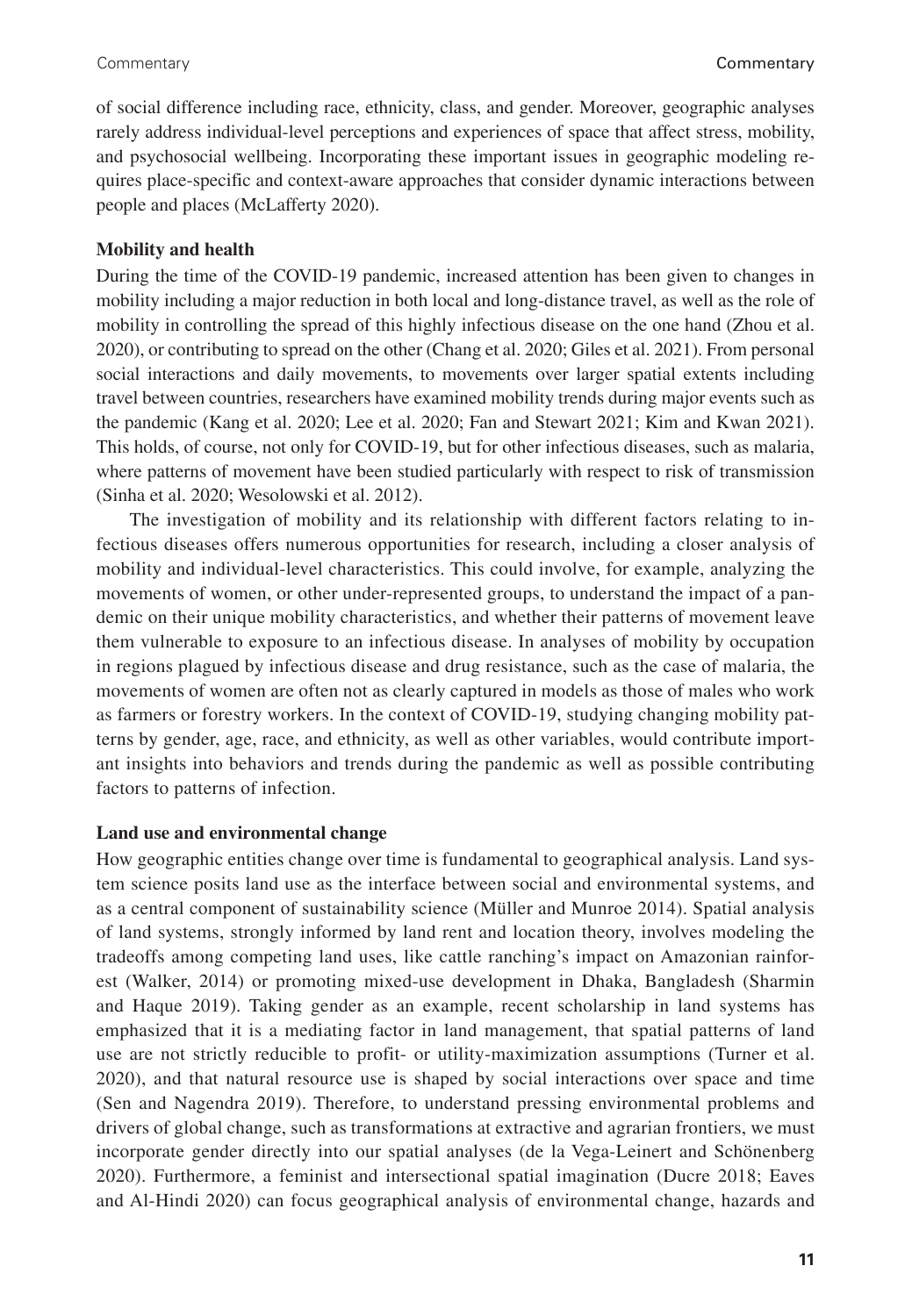vulnerability (Preston and Yuen 2011) with a lens of environmental justice and, indeed, climate justice (Orff 2020; Robinson 2018).

# **Conclusions**

The research agenda—and call to action—put forth in this commentary highlights several important themes. First, gaps and bias in data—whether from traditional, government agencies or novel, user-generated, or "big" data sources, are likely greatest for the most marginalized members of society. Thus, if some individuals are disproportionately omitted from the sample, the results of the analysis will be biased. We add representativeness in data to the grand challenges of GIS and spatial analysis, alongside the modifiable areal unit problem (MAUP) and scale in space and time (Cheng and Adepeju 2014). Second, the foundational theories through which we understand societal issues from segregation to accessibility were largely founded on now-outdated notions of households, family structures, and workers. An update to these theories that accounts for more contemporary notions of society is due. Finally, modeling efforts that fail to consider differences in how disparate groups travel, behave, interact, or make decisions, and continue to group all individuals together will never garner results capable of transforming social relations.

In addition, the lack of diversity in the field of quantitative geography, consistent with data science-related disciplines more broadly, means that the perspectives of most underrepresented groups are largely missing—from data, from the algorithms being developed, and from the research questions being posed. For example, according to Tong and Murray (2012) only about 10 percent of 131 spatial optimization scholars who had obtained a Ph.D. in geography or were with a geography program identified as female; this is much lower than the average female faculty (37 percent) in university and college geography departments (AAG 2015), suggesting that female scholars in the field of spatial optimization are seriously underrepresented. Similarly, as in the wider computer science community, the GeoAI community faces an inequality and lack of diversity crisis (West et al. 2019). Parallel discussions have arisen in ecology and evolution, as well (Mori, 2022). Diversifying our field will go a long way towards ensuring that research and subsequent policies, plans, and decisions affecting *everyone's* life are addressed.

There is also an argument to be made for agitating against the principles of competition and ranking that govern the assessment of "quality" science, to say nothing of internet search engines. Perhaps it is time to adopt the San Francisco Declaration on Research Assessment [\(https://](https://sfdora.org) [sfdora.org\)](https://sfdora.org), to measure progress by quality rather than quantity, and to fight against cognitive waste by moving from a publish or perish mentality to one of collective survival (Kosmopoulos and Pumain 2007).

*Geographical Analysis*—and indeed all journals in the field—have a role to play in moving the state of knowledge and research forward where representativeness and inclusiveness are concerned. To that end, we issue ourselves three challenges. The first is a continued increase in the diversity and inclusiveness of the journal's leadership team. Although *Geographical Analysis* is already a leader where the share of women on the editorial board is concerned (Franklin et al. 2021), there remains much room for improvement on a range of dimensions, including geography, ethnicity, and race. Second, we aim to increase the diversity of authors and co-authors publishing in the journal. We are a flagship journal in the field and publication in our pages provides visibility and audience. In addition, as highlighted above,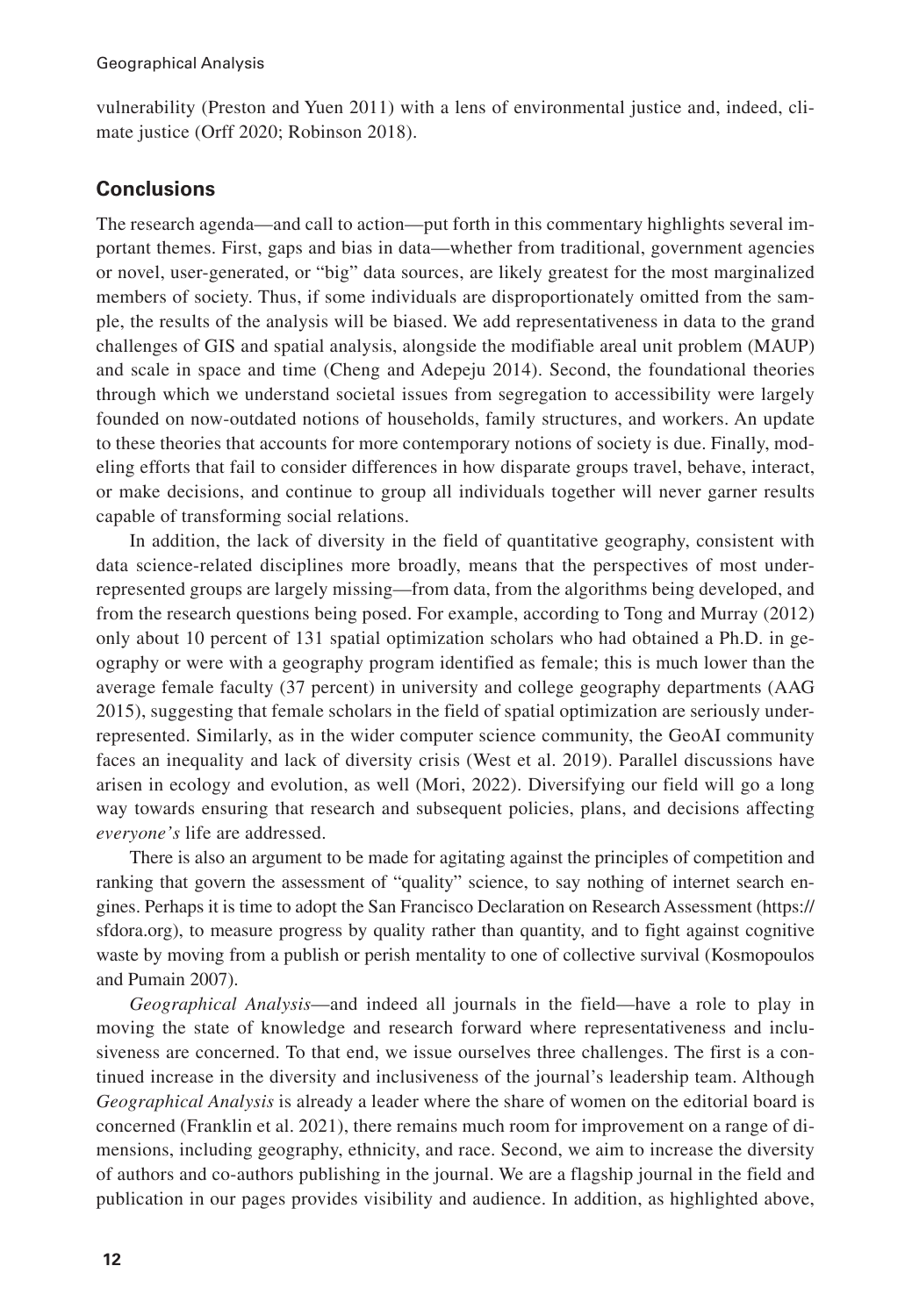spatial researchers from a variety of backgrounds bring fresh perspectives to longstanding topics such as accessibility, spatial interaction, land use, *et cetera*, which serves to further enrich and diversify our discipline and journal. Third, and finally, where the agenda presented above is concerned, we issue an open call for contributions in these areas, whether novel applications or new data or methodological approaches. The challenge of representative and inclusive geographical analysis is open to all, and we welcome this research at *Geographical Analysis*!

# **Acknowledgements**

Cheng acknowledges the funding supports from UKRI (ES/L011840/1; MC\_PC\_19070; EP/ J004197/1). Dodge acknowledges the support of National Science Foundation (BSC 1853681) for her contributions. Heppenstall contributions were supported by grants from UKPRP (MR/ S037578/2), Medical Research Council (MC\_UU\_00022/5) and Scottish Government Chief Scientist Office (SPHSU20). Li acknowledges funding support from National Science Foundation (BCS-1853864, BCS-1455349, PLR-2120943, and OIA-2033521).

# **Note**

1 This work began as a collaboration on ideas about gender, women and female perspectives in early 2021. As it evolved, it became clearer that the subject should be opened up to argue the need for increased diversity not just in terms of gender, but in terms of the variety of voices and experiences needed in spatial research and in conversation.

# **REFERENCES**

AAG. (2015). AAG Supplemental Survey to Geography Departments, 2015.

- Abreu, M., O. Oner, A. Brouwer, and E. van Leeuwen (2019). "Well-Being Effects of Self-Employment: A Spatial Inquiry." *Journal of Business Venturing* 34(4), 589–607.
- Acs, Z. J., S. Desai, and J. Hessels (2008). "Entrepreneurship, Economic Development and Institutions." *Small Business Economics* 31(3), 219–34.
- Bathelt, H., and J. Glückler (2005). "Resources in Economic Geography: From Substantive Concepts Towards a Relational Perspective." *Environment and Planning A* 37(9), 1545–63.
- Beebeejaun, Y. (2017). "Gender, Urban Space, and the Right to Everyday Life." *Journal of Urban Affairs* 39(3), 323–34. <https://doi.org/10.1080/07352166.2016.1255526>.
- Chang, S., E. Pierson, P. W. Koh, J. Gerardin, B. Redbird, D. Grusky, and J. Leskovec (2020). "Mobility Network Models of COVID-19 Explain Inequities and Inform Reopening." *Nature* 589, 82–87.
- Chen, H., T. Cheng, and J. Shawe-Taylor (2018). "A Balanced Route Design for Min-Max Multiple-Depot Rural Postman Problem (MMMDRPP): A Police Patrolling Case." *International Journal of Geographical Information Science* 32(1), 169–90.
- Cheng, T., and M. Adepeju (2014). "Modifiable Temporal Unit Problem (MTUP) and its Effect on Space-Time Cluster Detection." *PLoS One* 9(6), e100465. [https://doi.org/10.1371/journal.pone.0100465.](https://doi.org/10.1371/journal.pone.0100465)
- Cottineau, C., P. Chapron, and R. Reuillon (2015). "Growing Models from the Bottom up. An Evaluation-Based Incremental Modelling Method (EBIMM) Applied to the Simulation of Systems of Cities." *Journal of Artificial Societies and Social Simulation* 18(4), 9.
- Crooks, A. T., and S. Wise (2013). "GIS and Agent-Based Models for Humanitarian Assistance." *Computers, Environment and Urban Systems* 41, 100–11.
- Curran, W. (2017). Gender and Gentrification. Routledge.

D'Ignazio, C., and L. F. Klein (2020). Data Feminism. MIT press.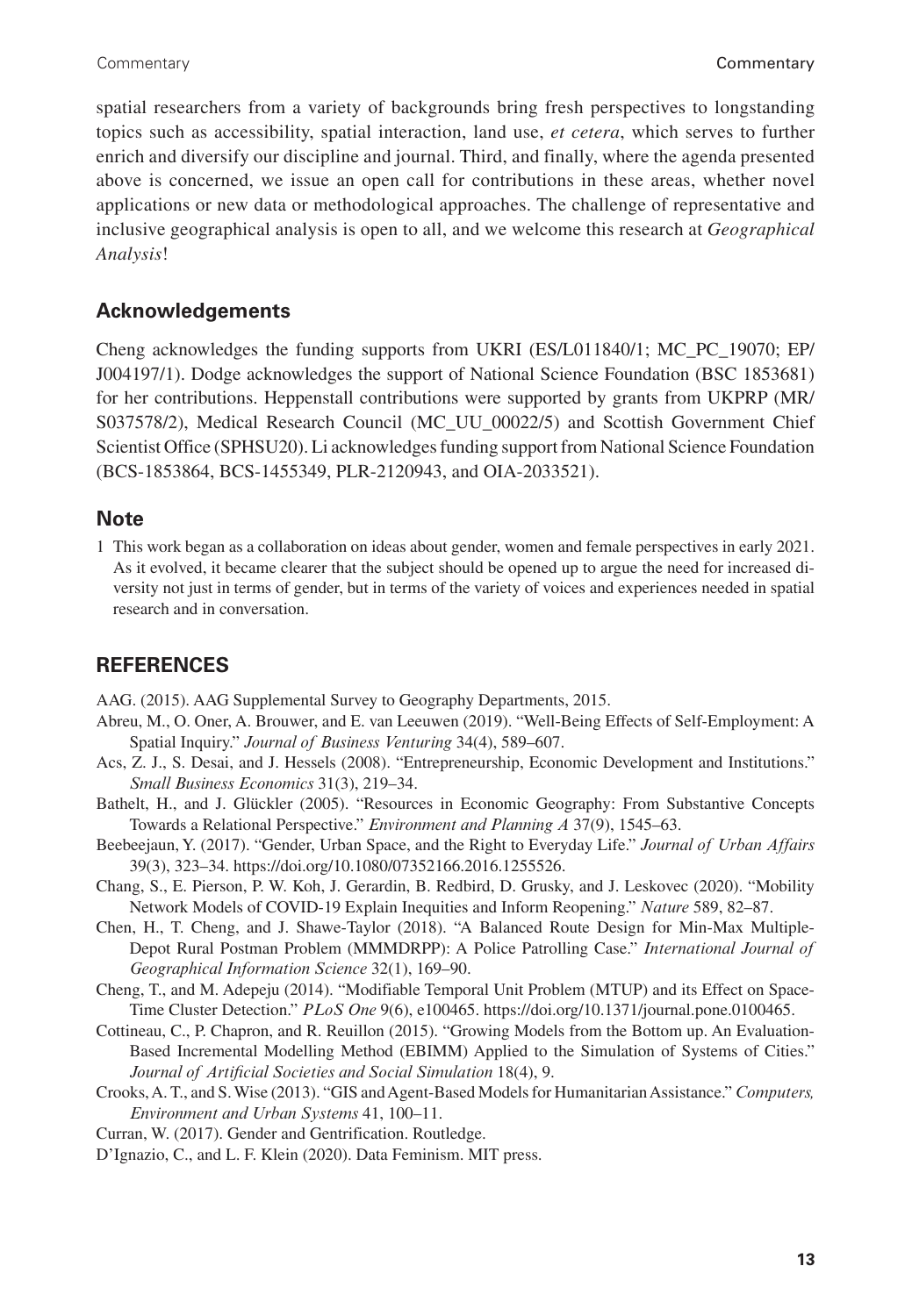- de la Vega-Leinert, A. C., and R. Schönenberg (2020). "Transdisciplinary Perspectives on Current Transformations at Extractive and Agrarian, Frontiers in Latin America." *Journal of Land Use Science* 15(2–3), 99–107. <https://doi.org/10.1080/1747423X.2020.1766245>.
- Debertin, D. L., and S. J. Goetz (2013). Social capital formation in rural, urban and suburban communities (No. 1639-2016-135196).
- Dodge, S. (2021). "A Data Science Framework for Movement." *Geographical Analysis* 53(1), 92–112.
- Ducre, K. A. (2018). "The Black Feminist Spatial Imagination and an Intersectional Environmental Justice." *Environmental Sociology* 4, 22–35.
- Earls, Felton J., J. Brooks-Gunn, S. W. Raudenbush, and R. J. Sampson. (2007). "Project on Human Development in Chicago Neighborhoods (PHDCN): Addendum (Primary Caregiver), Wave 3, 2000– 2002." ICPSR13670-V1, 2–3. Ann Arbor, MI: Inter-University Consortium for Political and Social Research [Distributor].
- Easton, S., L. Lees, P. Hubbard, and N. Tate (2020). "Measuring and Mapping Displacement: The Problem of Quantification in the Battle Against Gentrification." *Urban Studies* 57(2), 286–306.
- Eaves, L., and K. F. Al-Hindi (2020). "Intersectional Geographies and COVID-19." *Dialogues in Human Geography* 10, 132–36.
- Estrin, S., and T. Mickiewicz (2011). "Institutions and Female Entrepreneurship." *Small Business Economics* 37(4), 397.
- Fan, J., and K. Stewart (2021). "Understanding Collective Human Movement Dynamics During Large-Scale Events Using Big Geosocial Data Analytics." *Computers, Environment and Urban Systems* 87, 101605.
- Franklin, R. S., V. Houlden, C. Robinson, D. Arribas-Bel, E. C. Delmelle, U. Demšar, H. J. Miller, and D. O'Sullivan (2021). "Who Counts? Gender, Gatekeeping, and Quantitative Human Geography." *The Professional Geographer* 73(1), 48–61. <https://doi.org/10.1080/00330124.2020.1828944>.
- Giles, J. R., D. A. T. Cummings, B. T. Grenfell, A. J. Tatem, E. Z. Erbach Schoenberg, C. J. E. Metcalf, A. Wesolowski (2021). "Trip Duration Drives Shift in Travel Network Structure with Implications for the Predictability of Spatial Disease Spread." *PLoS computational biology* 17(8), e1009127. [https://doi.](https://doi.org/10.1101/2020.10.27.20215566) [org/10.1101/2020.10.27.20215566.](https://doi.org/10.1101/2020.10.27.20215566)
- González, M. C., C. A. Hidalgo, and A.-L. Barabási (2008). "Understanding Individual Human Mobility Patterns." *Nature* 453(7235), 779–82.
- Graves, J. L. Jr., M. Kearney, G. Barabino, and S. Malcom (2022). "Inequality in Science and the Case for a New Agenda." *Proceedings of the National Academy of Sciences* 119(10), e2117831119.
- Hägerstrand, T. (1970). "What about People in Regional Science?" *Papers of the Regional Science Association* 24(1), 6–21.
- Hanlon, B., and W. Airgood-Obrycki (2018). "Suburban Revalorization: Residential Infill and Rehabilitation in Baltimore County's Older Suburbs." *Environment and Planning A: Economy and Space* 50(4), 895–921.
- Hanson, S., T. Kominiak, and S. Carlin (1997). "Assessing the Impact of Location on Women's Labor Market Outcomes: A Methodological Exploration." *Geographical Analysis* 29, 281–297. [https://doi.](https://doi.org/10.1111/j.1538-4632.1997.tb00965.x) [org/10.1111/j.1538-4632.1997.tb00965.x.](https://doi.org/10.1111/j.1538-4632.1997.tb00965.x)
- Harari, Y. N. (2014). "A Brief History of Humankind." Publish in Agreement with The Deborah Harris Agency and the Grayhawk Agency.
- Heppenstall, A., A. Crooks, N. Malleson, E. Manley, J. Ge, and M. Batty (2021). "Future Developments in Geographical Agent-Based Models: Challenges and Opportunities." *Geographical Analysis* 53(1), 76–91.
- Hoogstra, G. J. (2012). "Gender, Space, and the Location Changes of Jobs and People: A Spatial Simultaneous Equations Analysis." *Geographical Analysis* 44, 47–64.<https://doi.org/10.1111/j.1538-4632.2011.00833.x>.
- Iliadis, A., and F. Russo (2016). "Critical data studies: An introduction." *Big Data & Society*. [https://doi.](https://doi.org/10.1177/2053951716674238) [org/10.1177/2053951716674238](https://doi.org/10.1177/2053951716674238)
- Jennings, J. E., and C. G. Brush (2013). "Research on Women Entrepreneurs: Challenges to (and from) the Broader Entrepreneurship Literature?" *Academy of Management Annals* 7(1), 663–715.
- Jiang, B., D. Ma, J. Yin, and M. Sandberg (2016). "Spatial Distribution of City Tweets and their Densities." *Geographical Analysis* 48(3), 337–51.
- Kang, Y. S., Y. Gao, M. Liang, J. Li, and J. K. Rao (2020). "Multiscale Dynamic Human Mobility Flow Dataset in the U.S. during the COVID-19 Epidemic." *Scientific Data* 7, 390.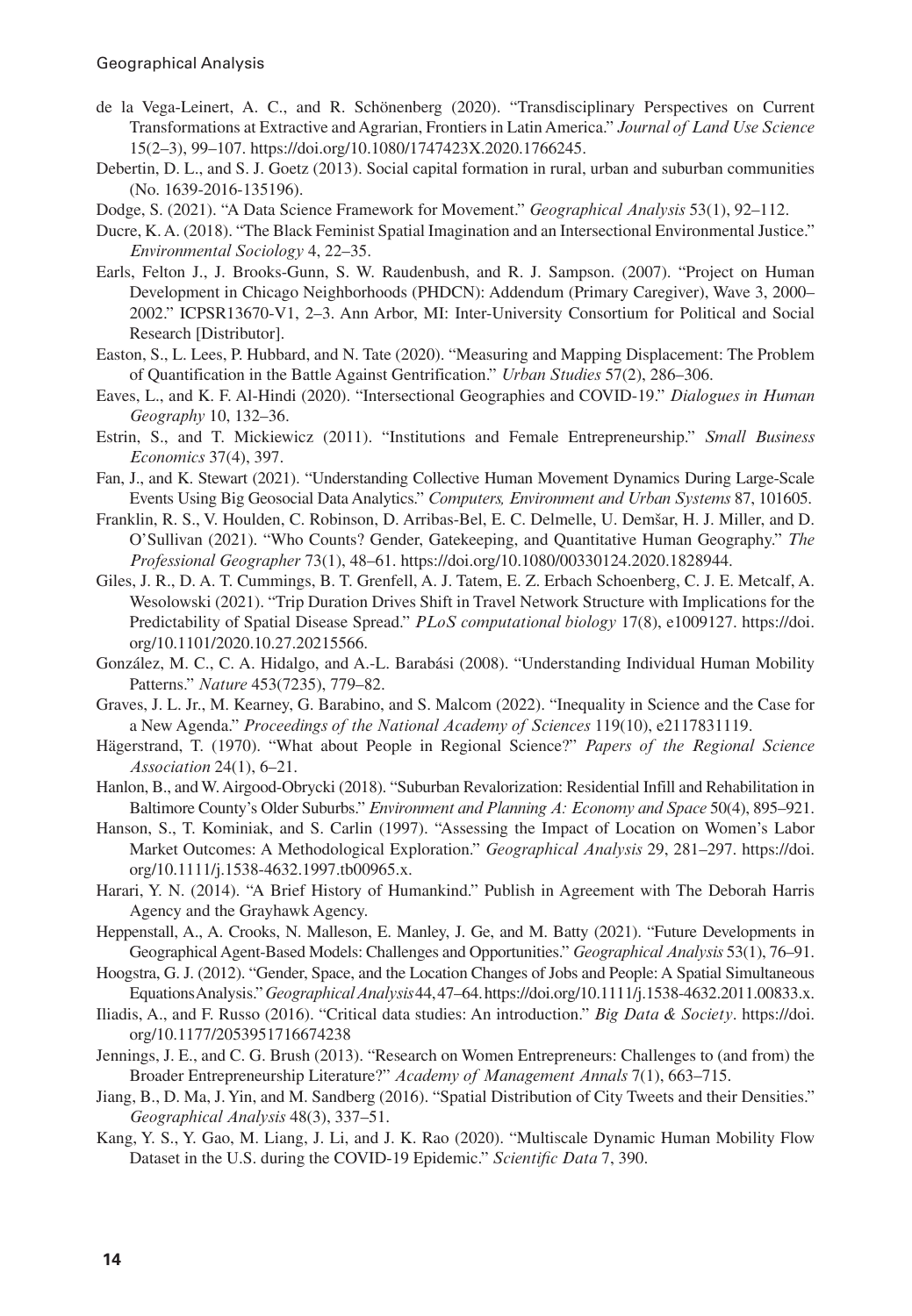- Kano, T., K. Yasui, T. Mikami, M. Asally, and A. Ishiguro (2021). "An Agent-Based Model of the Interrelation between the COVID-19 Outbreak and Economic Activities." *Proceedings of the Royal Society A: Mathematical, Physical and Engineering Sciences* 477(2245), 20200604.
- Kim, J., and M.-P. Kwan (2021). "The Impact of the COVID-19 Pandemic on People's Mobility: A Longitudinal Study of the U.S. from March to September of 2020." *Journal of Transport Geography* 93, 103039.
- King, J., C. A. Hine, T. Washburn, H. Montgomery, and R. A. Chaney (2019). "Intra-Urban Patterns of Neighborhood-Level Social Capital: A Pilot Study." *Health Promotion Perspectives* 9(2), 150.
- Kodras, J. E., J. P. III Jones, and K. F. Falconer (1994). "Contextualizing Welfare's Work Disincentive: The Case of Female-headed Family Poverty." *Geographical Analysis* 26, 285–99. [https://doi.org/10.1111/](https://doi.org/10.1111/j.1538-4632.1994.tb00327.x) [j.1538-4632.1994.tb00327.x.](https://doi.org/10.1111/j.1538-4632.1994.tb00327.x)
- Kosmopoulos, C., and D. Pumain (2007). "Citation, Citation, Citation: Bibliometrics, the Web and the Social Sciences and Humanities." *Cybergeo: European Journal of Geography*. [https://doi.org/10.4000/cyber](https://doi.org/10.4000/cybergeo.15463) [geo.15463.](https://doi.org/10.4000/cybergeo.15463)
- Kwan, M.-P. (1998). "Space-Time and Integral Measures of Individual Accessibility: A Comparative Analysis Using a Point-Based Framework." *Geographical Analysis* 30(3), 191–216.
- Kwan, M.-P. (2000). "Gender Differences in Space-Time Constraints." *Area* 32(2), 145–56.
- Kwan, M.-P. (2004). "Beyond Difference: From Canonical Geography to Hybrid Geographies." *Annals of the Association of American Geographers* 94(4), 756–63.
- Kwan, M. P. (2012). "The uncertain geographic context problem." *Annals of the Association of American Geographers* 102(5), 958–68.
- Lee, M., J. Zhao, Q. Sun, Y. Pan, W. Zhou, C. Xiong, and L. Zhang (2020). "Human Mobility Trends During the Early Stage of the COVID-19 Pandemic in the United States." *PLoS One* 15(11), e0241468. [https://doi.org/10.1371/journal.pone.0241468.](https://doi.org/10.1371/journal.pone.0241468)
- Li, R., and D. Tong (2017). "Constructing Human Activity Spaces: A New Approach Incorporating Complex Urban Activity-Travel." *Journal of Transport Geography* 56, 23–35.
- Li, W. (2020). "GeoAI: Where Machine Learning and Big Data Converge in GIScience." *Journal of Spatial Information Science* 2020(20), 71–77.
- Li, W., M. Batty, and M. F. Goodchild (2020). "Real-Time GIS for Smart Cities." *International Journal of Geographical Information Science* 34(2), 311–23.
- McLafferty, S. (2005). "Women and GIS: Geospatial Technologies and Feminist Geographies." *Cartographica: The International Journal for Geographic Information and Geovisualization* 40(4), 37–45.
- McLafferty, S. (2020). "Place and Quantitative Methods: Critical Directions in Quantitative Approaches to Health and Place." *Health & Place* 61, 102232. <https://doi.org/10.1016/j.healthplace.2019.102232>.
- Miller, H. J. (1991). "Modelling Accessibility Using Space-Time Prism Concepts within Geographical Information Systems." *International Journal of Geographical Information Science* 5(3), 287–301.
- Miller, H. J., S. Dodge, J. Miller, and G. Bohrer (2019). "Towards an Integrated Science of Movement: Converging Research on Animal Movement Ecology and Human Mobility Science." *International Journal of Geographical Information Science* 33(5), 855–76.
- Minniti, M. (2010). "Female entrepreneurship and economic activity." *The European Journal of Development Research* 22(3), 294–312.
- Moos, M. (2016). "From Gentrification to Youthification? The Increasing Importance of Young Age in Delineating High-Density Living." *Urban Studies* 53(14), 2903–20.
- Mori, A. S. (2022). "Diversity, Equity, and Inclusion in Academia to Guide Society." *Trends in Ecology & Evolution* 37(1), 1–4.
- Müller, D., and D. K. Munroe (2014). "Current and Future Challenges in Land-Use Science." *Journal of Land Use Science* 9(2), 133–42. <https://doi.org/10.1080/1747423X.2014.883731>.
- Nelson, T., C. Ferster, K. Laberee, D. Fuller, and M. Winters (2021). "Crowdsourced Data for Bicycling Research and Practice." *Transport Reviews* 41(1), 97–114.
- Noi, E., A. Rudolph, and S. Dodge (2022). "Assessing COVID-Induced Changes in Spatiotemporal Structure of Mobility in the United States in 2020: A Multi-Source Analytical Framework." *International Journal of Geographic Information Science* 36(3), 585–616.<https://doi.org/10.1080/13658816.2021.2005796>.
- Orff, K. (2020). "Mending the landscape." In All We Can Save, 177–83, edited by A. E. Johnson, and K. K. Willkinson. New York: Penguin Random House.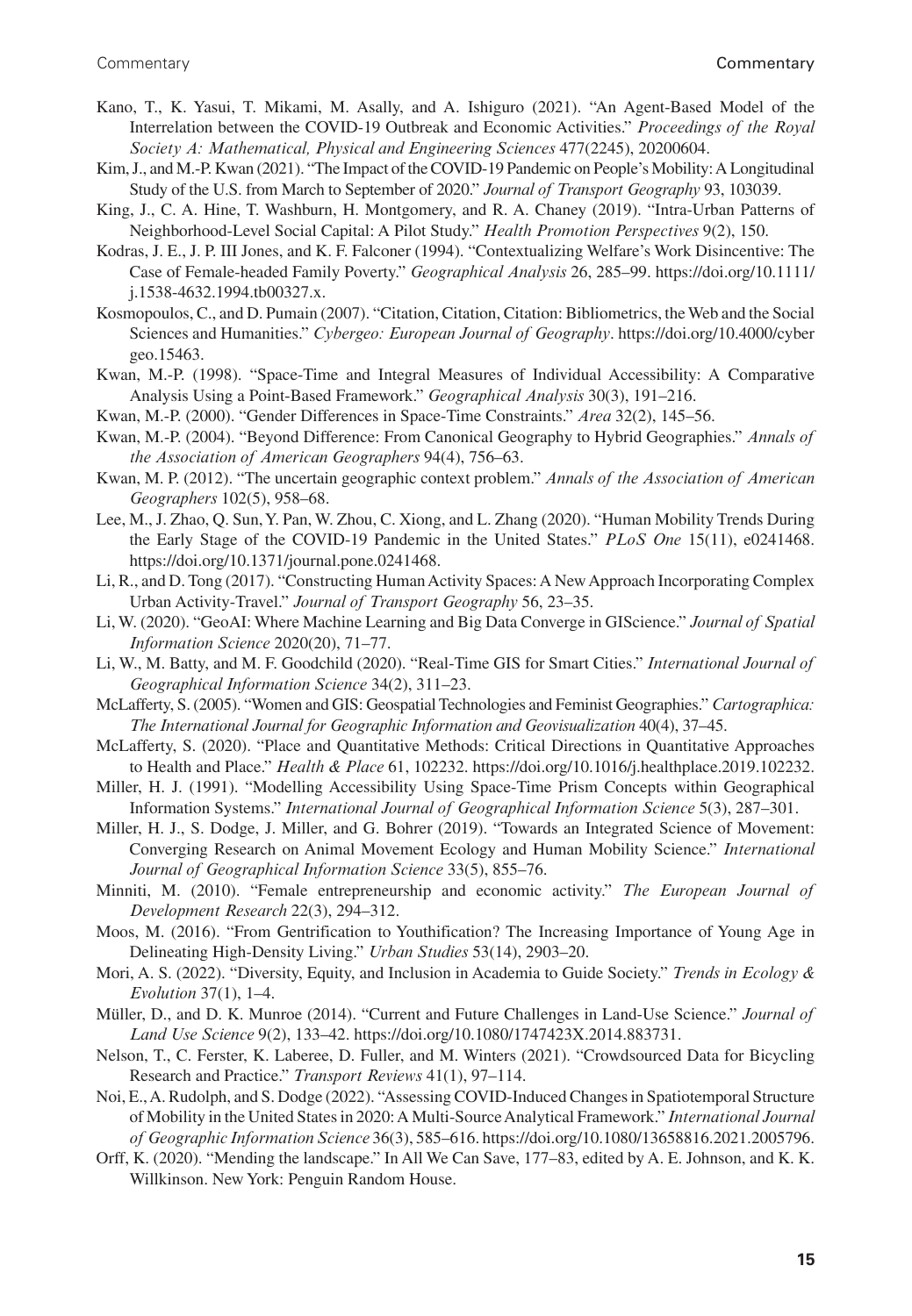- Pavlovskaya, M., and K. St. Martin (2007). "Feminism and Geographic Information Systems: From a Missing Object to a Mapping Subject." *Geography Compass* 1(3), 583–606.
- Preston, B. L., E. J. Yuen, and R. M. Westaway (2011). "Putting Vulnerability to Climate Change on the Map: A Review of Approaches, Benefits, and Risks." *Sustainability Science* 6, 177–202.
- D. Pumain, and R. Reuillon (eds.) (2017). Urban Dynamics and Simulation Models. Cham: Springer International Publishing.
- Putnam, R. (2001). Bowling Alone: The Collapse and Revival of American Community. New York: Simon and Schuster.
- Read, J. M., W. J. Edmunds, S. Riley, J. Lessler, and D. A. T. Cummings (2012). "Close Encounters of the Infectious Kind: Methods to Measure Social Mixing Behaviour." *Epidemiology & Infection* 140(12), 2117–30. [https://doi.org/10.1017/S0950268812000842.](https://doi.org/10.1017/S0950268812000842)
- Robinson, M. (2018). Climate Justice: Hope, Resilience, and the Fight for a sustainable future. New York: Bloomsbury Publishing USA.
- Rosser, G., T. Davies, K. J. Bowers, S. D. Johnson, and T. Cheng (2017). "Predictive Crime Mapping: Arbitrary Grids or Street Networks?" *Journal of Quantitative Criminology* 33(3), 569–94.
- Roy, A., T. A. Nelson, A. S. Fotheringham, and M. Winters (2019). "Correcting Bias in Crowdsourced Data to Map Bicycle Ridership of All Bicyclists." *Urban Science* 3(2), 62.
- Rupasingha, A., S. Goetz, and D. Freshwater (2006). "The Production of Social Capital in US Counties." *Journal of Socio-Economics* 35(1), 83–101.
- Sandercock, L., and A. Forsyth (1992). "A Gender Agenda: New Directions for Planning Theory." *Journal of the American Planning Association* 58(1), 49–59. [https://doi.org/10.1080/0194436920](https://doi.org/10.1080/01944369208975534) [8975534](https://doi.org/10.1080/01944369208975534).
- Sen, A., and H. Nagendra (2019). "The Role of Environmental Placemaking in Shaping Contemporary Environmentalism and Understanding Land Change." *Journal of Land Use Science* 14(4–6), 410– 424. [https://doi.org/10.1080/1747423X.2020.1720841.](https://doi.org/10.1080/1747423X.2020.1720841)
- Sharmin, N., A. Haque, and M. M. Islam (2019). "Generating Alternative Land-Use Allocation for Mixed Use Areas: Multi-Objective Optimization Approach." *Geographical Analysis* 51(4), 448–74. [https://](https://doi.org/10.1111/gean.12181) [doi.org/10.1111/gean.12181.](https://doi.org/10.1111/gean.12181)
- Sherman, J. E., J. Spencer, J. S. Preisser, W. M. Gesler, and T. A. Arcury (2005). "A Suite of Methods for Representing Activity Space in a Healthcare Accessibility Study." *International Journal of Health Geographics* 4(1), 1–21.
- Sinha, I., A. A. Sayeed, D. Uddin, A. Wesolowski, S. I. Zaman, M. A. Faiz, A. Ghose, M. R. Rahman, A. Islam, M. J. Karim, A. Saha, M. K. Rezwan, A. Khair, M. Shamsuzzaman, S. Tahmina Jhora, M. M. Aktaruzzaman, H.-H. Chang, O. Miotto, D. Kwiatkowski, A. M. Dondorp, N. P. J. Day, M. A. Hossain, C. Buckee, and R. J. Maude (2020). "Mapping the Travel Patterns of People with Malaria in Bangladesh." *BMC Medicine* 18, 45.
- Staeheli, L. A., and V. A. Lawson (1995). "Feminism, Praxis, and Human Geography." *Geographical Analysis* 27, 321–38. <https://doi.org/10.1111/j.1538-4632.1995.tb00914.x>.
- Sturge, J., M. Klaassens, D. Lager, G. Weitkamp, D. Vegter, and L. Meijering (2020). "Using the Concept of Activity Space to Understand the Social Health of Older Adults Living with Memory Problems and Dementia at Home." *Social Science & Medicine* 288, 113208.
- Sturley, C., A. Newing, and A. Heppenstall (2018). "Evaluating the Potential of Agent-Based Modelling to Capture Consumer Grocery Retail Store Choice Behaviours." *International Review of Retail, Distribution and Consumer Research* 28(1), 27–46.
- Thomas, R. (2010). "Marcher en ville: faire corps, prendre corps, donner corps aux ambiances urbaines." In Archives contemporaines, 196. Paris: Éditions des archives contemporaines.
- Tkocz, Z., and G. Kristensen (1994). "Commuting Distances and Gender: A Spatial Urban Model." *Geographical Analysis* 26, 1–14. [https://doi.org/10.1111/j.1538-4632.1994.tb00307.x.](https://doi.org/10.1111/j.1538-4632.1994.tb00307.x)
- Tong, D., and A. T. Murray (2012). "Spatial Optimization in Geography." *Annals of the American Association of Geographers* 102(6), 1290–309.
- Turner, B., P. Meyfroidt, T. Kuemmerle, D. Müller, and R. Roy Chowdhury (2020). "Framing the Search for a Theory of Land Use." *Journal of Land Use Science* 15(4), 489–508. [https://doi.org/10.1080/17474](https://doi.org/10.1080/1747423X.2020.1811792) [23X.2020.1811792.](https://doi.org/10.1080/1747423X.2020.1811792)